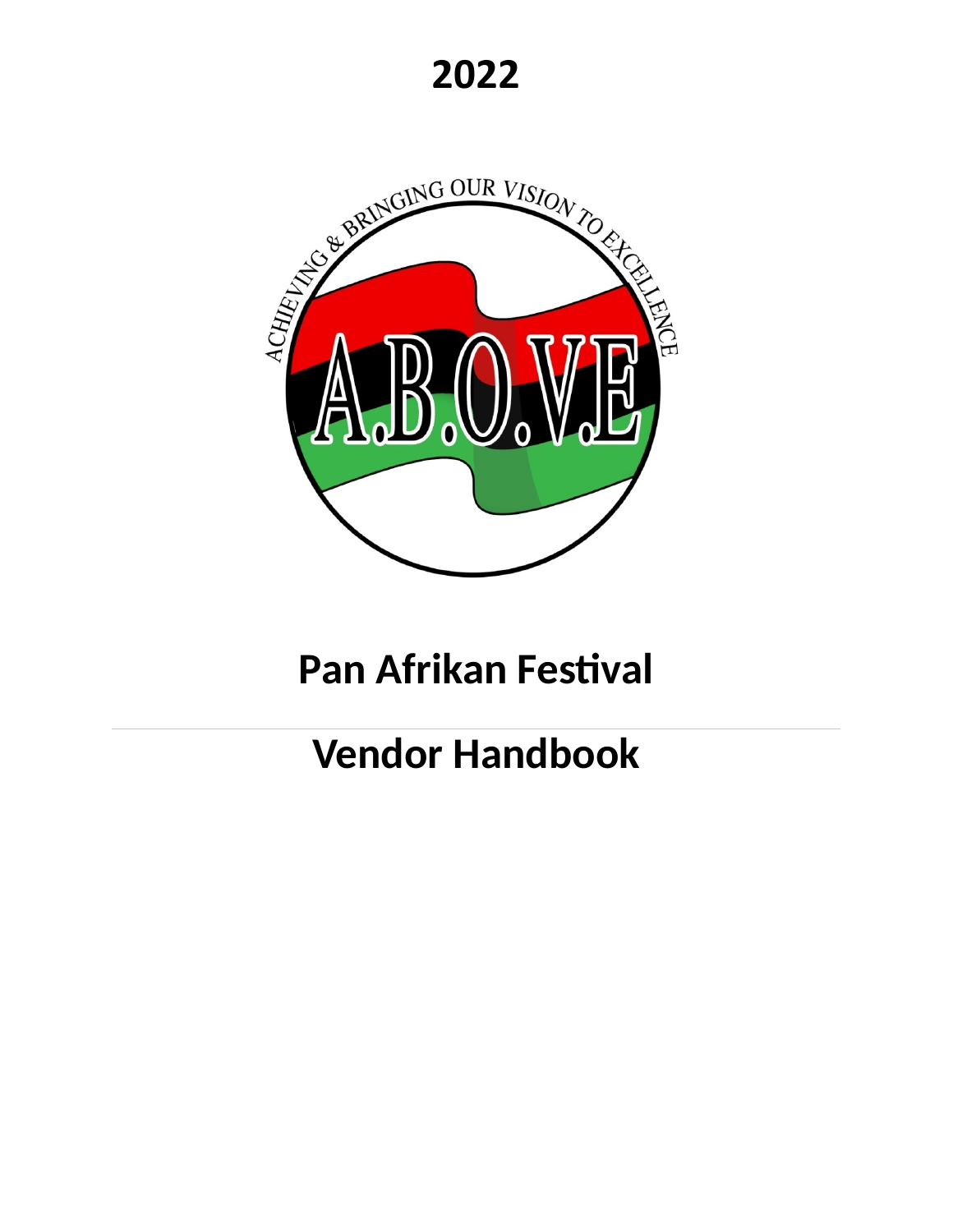## **A.B.O.V.E.**

### **Pan Afrikan Festival**

### **Vendor Handbook Festival Rules and Regulations**

### **Note: Please read the entire handbook!**

Dear Potential Vendors,

A.B.O.V.E. is anxiously awaiting its 14th annual Pan Afrikan festival (formerly Afrikan American festival)!!! **The festival is to be held on Saturday, August 6, 2022 at the Highland Bowl Park from 10am to 8pm.** 

Vendors will have assigned spaces based on the order in which the applications arrive in our office. We hope to attract a wide assortment of vendors, including food, snacks, ice cream, art, crafts, literature and wearable items. There will be lots of entertainment (including, music, dancing, African art and fun activities for kids).

Please find enclosed an application and more information about the event. Checks for the vendor booths should be made payable to: A.B.O.V.E. You can email applications to [sales@panaffestival.org](mailto:sales@panaffestival.org) or mail to P.O. Box 1236, Webster, NY 14580. Applications can also be downloaded from our website at **panaffestival.org**.

Thank you in advance for your participation and support. We look forward to seeing you on August 6th!!!

Contact Information:

<http://panaffestival.org> <https://www.facebook.com/ROCPAFEST/> Mailing Address: A.B.O.V.E. P.O. Box 1236 Webster, NY 14580

### **Vendor Application Checklist**

Read Vendor Handbook in its entirety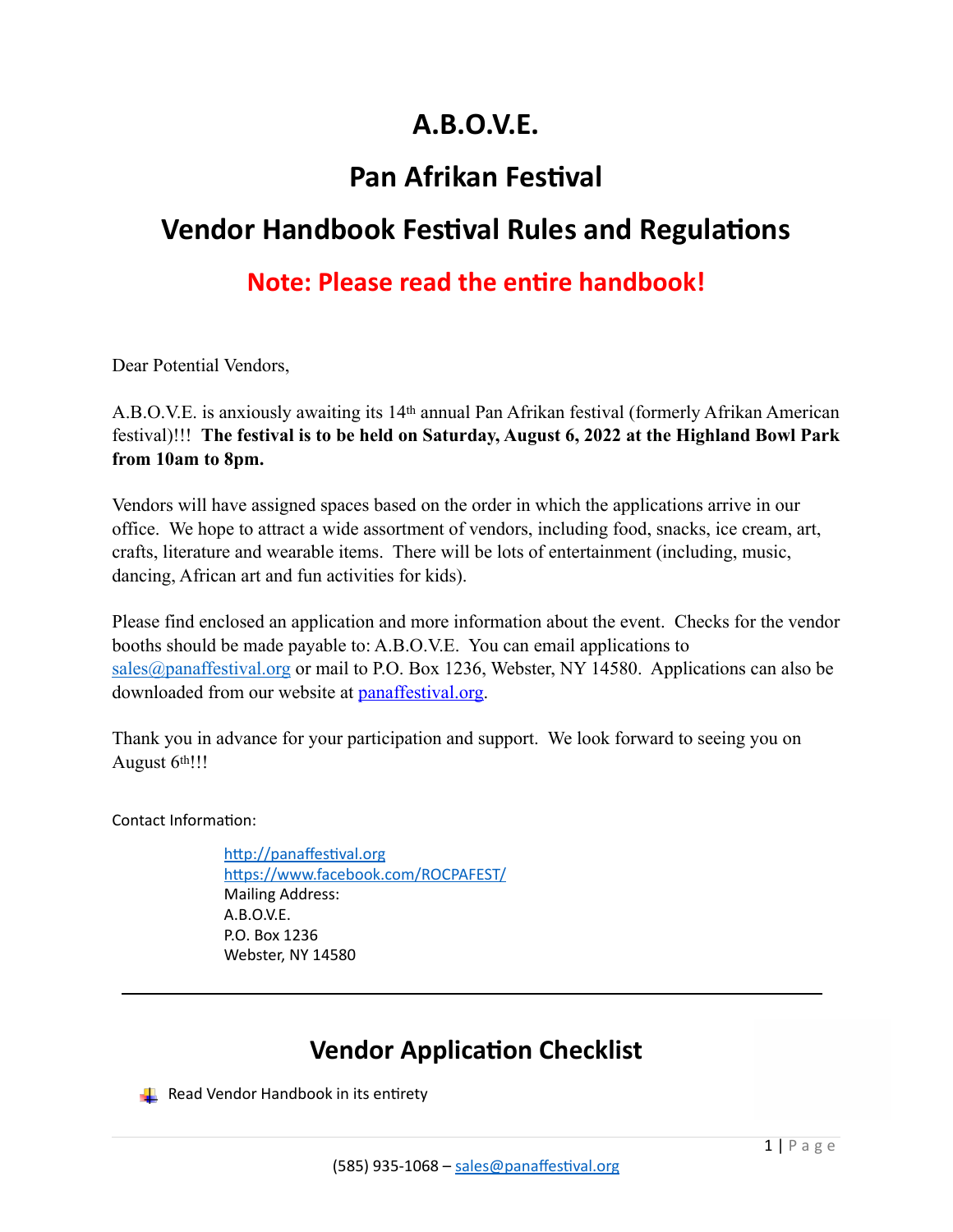- $\Box$  Complete, sign and return the PAF Vendor Application before the deadline
- $\Box$  All Vendors: must comply with the Guidelines laid out in the Rules and Regulations portion of this document
- Food Vendors: Must complete the Temporary Food Permit Application and comply with all requirements of the Monroe County Health Department
- **Pay online at:** <https://panaffestival.org/vendors>
- **Please make all checks payable to:** A.B.O.V.E., Inc.
- $\blacksquare$  P.O. Box 1236
- $\blacksquare$  Webster, NY 14580

#### **2022 Pan Afrikan Festival Vendor Application Fees and Deadlines:**

| <b>Type</b>        | <b>Description</b>                                  | <b>Vendor Fee</b><br>Early Bird $-2/1/22 - 3/30/22$<br>Standard $-4/1/22 - 5/30/22$<br>Late $-6/1/22 - 7/15/22$ |
|--------------------|-----------------------------------------------------|-----------------------------------------------------------------------------------------------------------------|
| Food               | cooked meats, entrees/<br>Dinners etc.              | <b>Early Bird - \$300.00</b><br><b>Standard - \$350.00</b><br>Late - \$450.00                                   |
| <b>Snacks</b>      | Ice cream, Slushies, fried<br>dough, desserts, etc. | <b>Early Bird - \$250.00</b><br><b>Standard - \$300.00</b><br>Late - \$400.00                                   |
| <b>Merchandise</b> | gifts, t-shirts, clothes, art,<br>jewelry etc.      | <b>Early Bird - \$150.00</b><br><b>Standard - \$200.00</b><br>Late - \$300.00                                   |
| <b>Service</b>     | hair, nails, lashes,<br>massages, etc.              | <b>Early Bird - \$150.00</b><br><b>Standard - \$200.00</b><br>Late - \$300.00                                   |
| <b>Walking</b>     | flowers, periodicals, toys,<br>etc.                 | <b>Early Bird - \$100.00</b><br><b>Standard - \$150.00</b><br>Late - \$200.00                                   |
| <b>Books</b>       | including magazines                                 | <b>Early Bird - \$50.00</b><br><b>Standard - \$75.00</b><br>Late - \$100.00                                     |
| <b>Information</b> | Distribution of info only.<br>No sales!             | <b>Early Bird - \$60.00</b><br><b>Standard - \$70.00</b><br><b>Late - \$80.00</b>                               |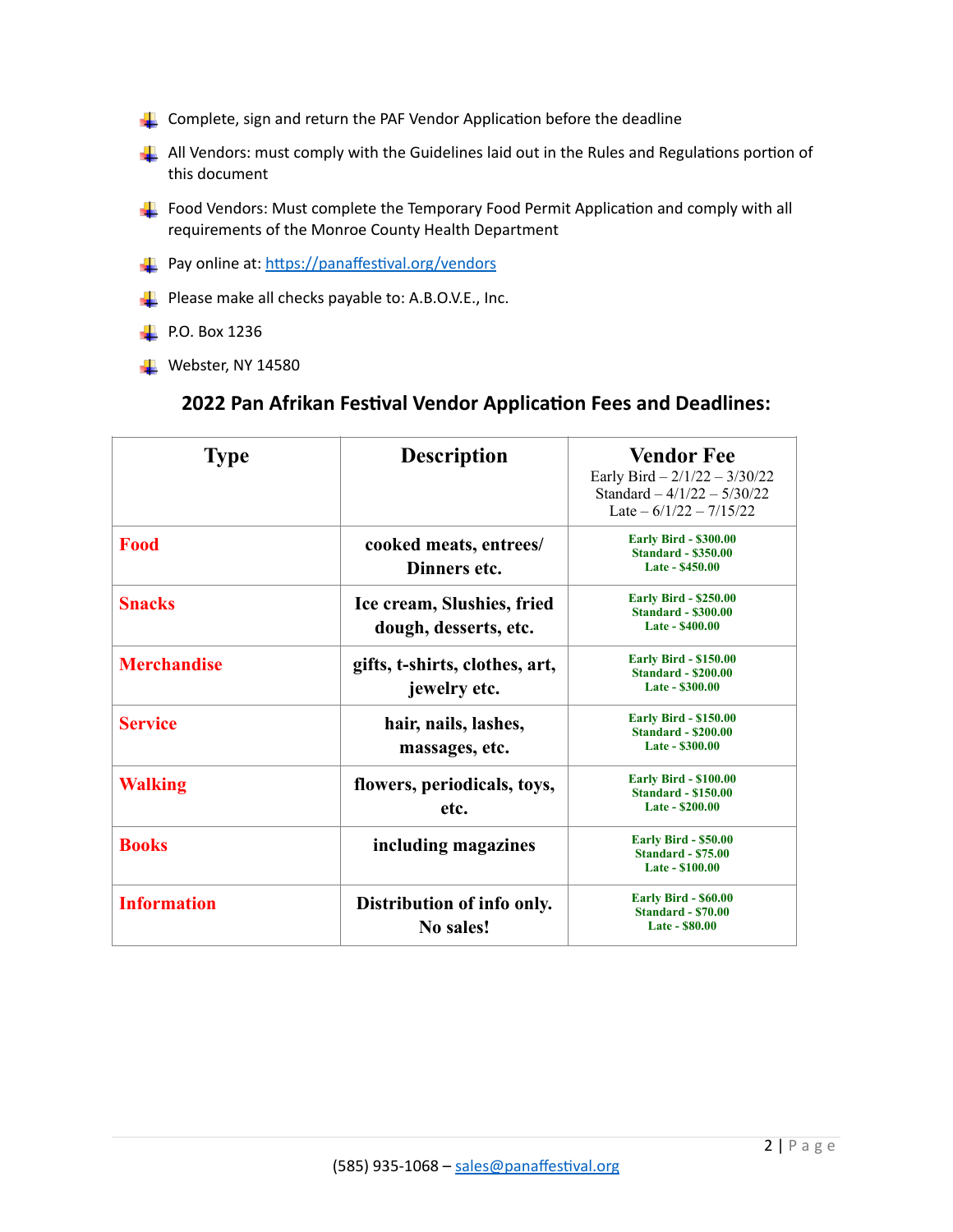#### **A.B.O.V.E**

#### **(Achieving & Bringing Our Vision to Excellence)**

#### Vendor information/Terms & Conditions

If you would like to participate in A.B.O.V.E.'s Pan Afrikan Festival as a vendor, please read the following guidelines carefully, complete and **return the application by the deadline (please see attached price list and dates). All applications must be emailed, mailed or hand delivered to A.B.O.V.E. or one of its staff persons. No applications will be accepted or considered without a deposit or full payment.** 

- 1. Please see attached price list for participating fees. All payments are non-refundable **(rejected applications will receive a full refund**).
- 2. A half **deposit** is **due at the time of the application** and the **balance** must be submitted **no later than the deadline (PLEASE SEE PRICE LIST).** Please see Vendor Price list for additional dates/deadlines.
- 3. All checks should be made payable to A.B.O.V.E. and can be mailed to P.O. Box 1236, Webster, NY 14580 (there is a \$35.00 fee for all returned checks).
- 4. Monroe County Health Department requires that all food vendors provide a health permit which must be displayed at the festival. Failure to comply will result in A.B.O.V.E. cancelling the contract and there will be no refund.
- 5. Each vendor will be fully responsible for all equipment pertaining to the preparation, sale and/or service of all items sold (ice, refrigeration, paper or plastic wear, grill, cooking utensils etc.).
- 6. **ALL SALES VENDORS** are required to disclose all items being sold. Failure to do so will result in rejection of your application. NOTE: Sales of Water and Soda are prohibited. A.B.O.V.E. reserves the right to all water and soda sales. Sales of items that haven't been disclosed will result in cancellation of your contract. At that time, you will be required to close your booth. NO REFUND WILL BE ISSUED.
- 7. One 10 x 10 tent, one 6ft long table and 2 chairs will be provided for all vendors (unless otherwise discussed). All vendors are fully responsible for providing their own additional materials for the booth space, such as, generators, signage, extension cords, etc.
- 8. Each Vendor is fully responsible for the set-up, clean-up and take-down of his/her own tent and area. Set-up will begin at 8am and no later than 10am and clean-up and breakdown no earlier than 8:00pm and no later than 9:00pm.
- 9. All vendors must at all times adhere to the Monroe County/Monroe County Health Department safety guidelines. All food vendors must have (and display) an ABC fire extinguisher.